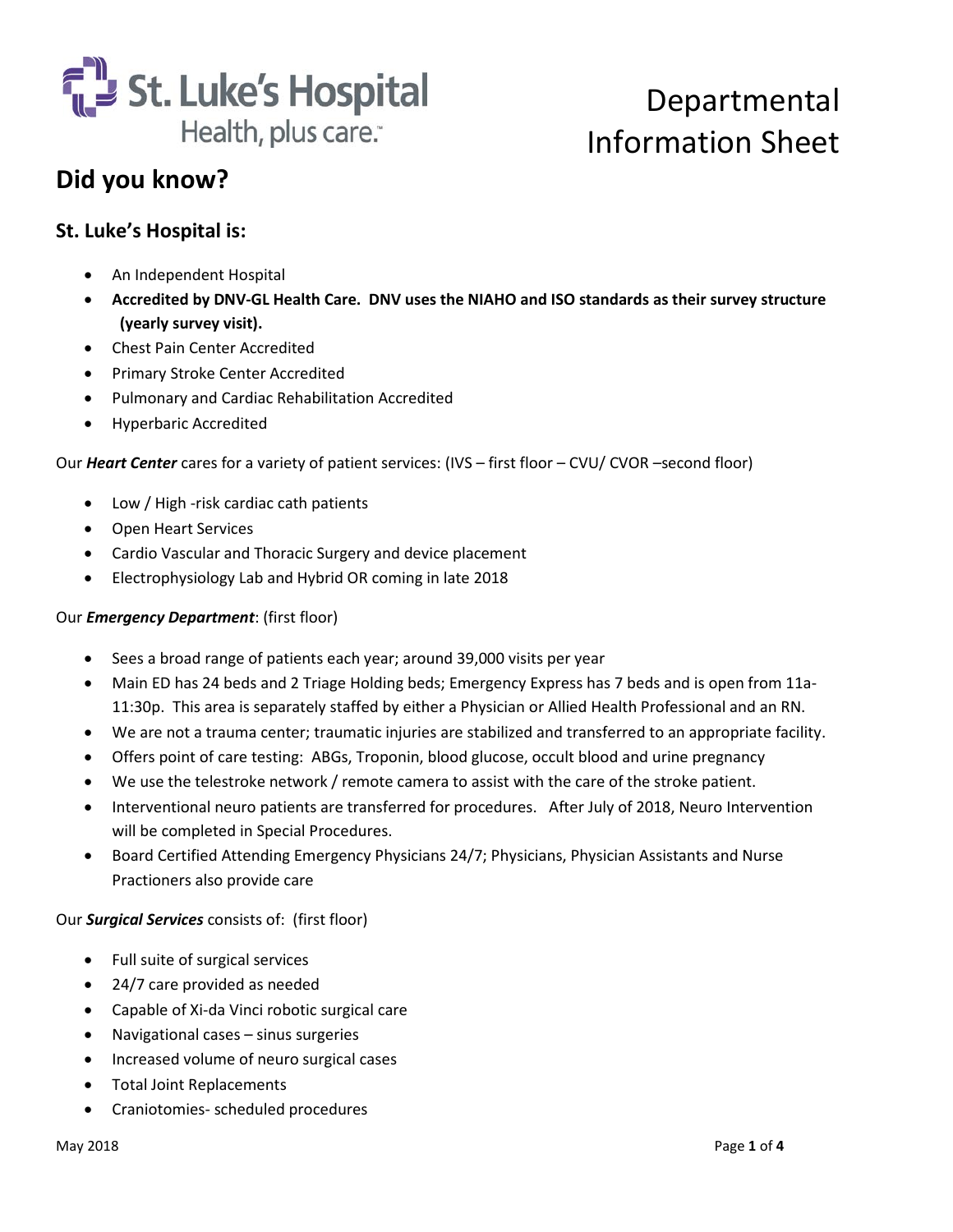

#### Our *Intensive Care Services*: (second floor)

- 14 Level One ICU beds available for Medical and Surgical patients (ICCB- Back)
- 12 ICC Level Two Beds (ICCF Front)
- 15 ICC Level Two Beds on ICCN with an emphasis on neuro care (ICCN North)

#### Our *Family Birthing Center*: (third floor)

- Approximately 850 deliveries per year
- Level 1 Nursery designation; any abnormal or complex care case will transfer to a Level 3 facility in the local area.
- Family Friendly environment

#### Our *Medical – Surgical Care* Areas: (second and third floor)

- 3 medical or surgical units: 2E, 3E and 3W
- 2 East primarily medical unit; dialysis, care of developmentally disabled patients
- 3 East primarily medical unit with some GYN, ENT and general surgery patients
- 3 West primarily surgical patients with mix of orthopedic and neuro surgeries

#### Our **Ancillary Services** include: (first floor and basement)

- Full suite of ancillary diagnostic services available on site
- Off sites for Lab, Physical Therapy and Radiology
- Pain Clinic
- Diabetes Care Center / Wound Care Center / Hyperbaric Oxygen Treatment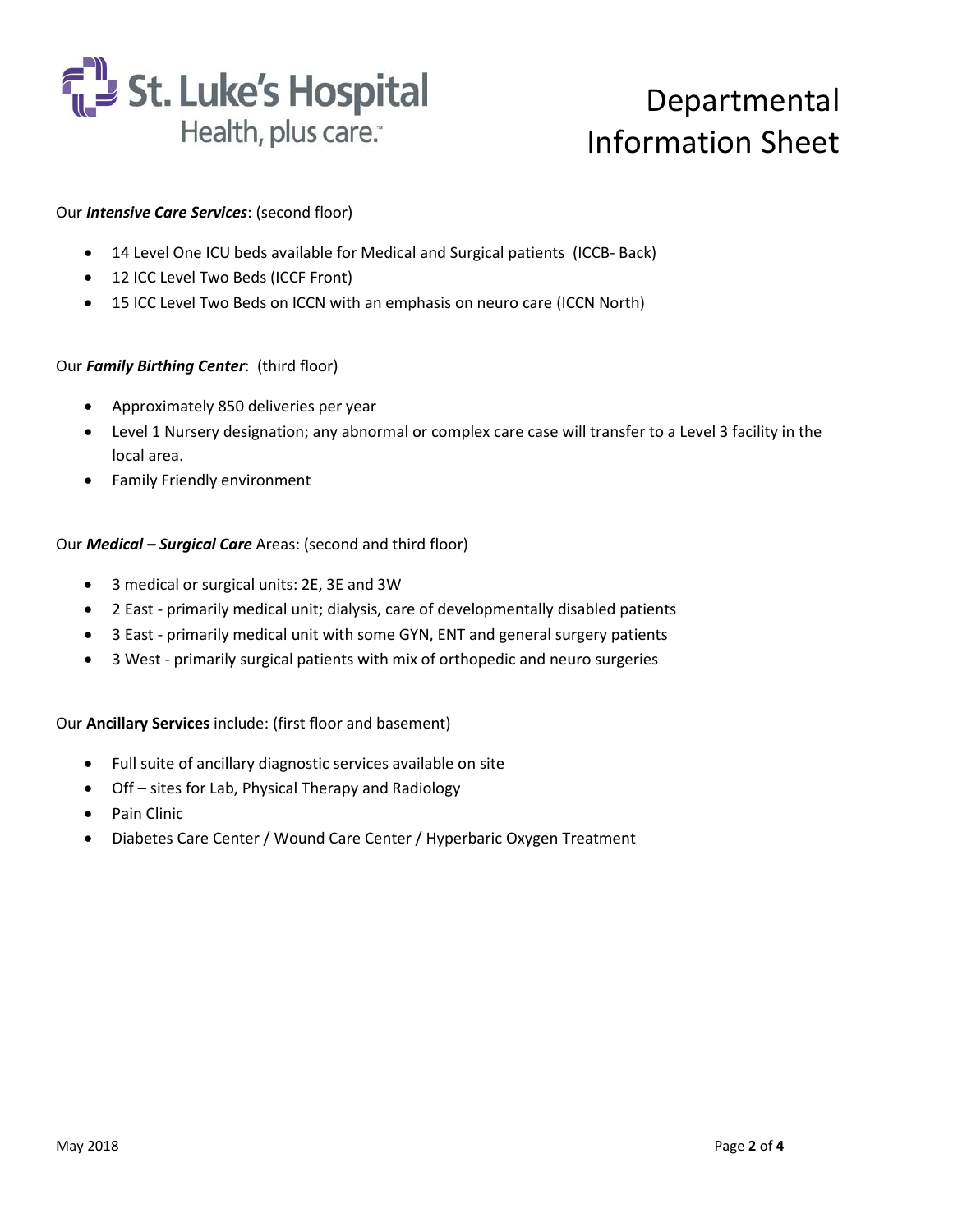

### **St. Luke's Hospital Senior Leadership**

| Dan Wakeman            | President / CEO                |  |
|------------------------|--------------------------------|--|
| Jill Trosin, RN        | VP Patient Care Services / CNO |  |
| Connie Sessler         | Director Human Resources       |  |
| Kerry Burmeister       | Director – Finance             |  |
| Stephen Bazeley, MD    | <b>VP Medical Affairs</b>      |  |
| Martin Morrissey, Esq. | <b>VP/ General Counsel</b>     |  |
| Keith Burmeister       | <b>Chief Relations Officer</b> |  |
| Jeff Kim               | VP/CIO                         |  |
| <b>Kevin Riley</b>     | VP/CFO                         |  |

### **Hospital Address and Phone Number:**

St. Luke's Hospital

5901 Monclova Rd.

Maumee, OH 43537

Main #- 419-893-5911